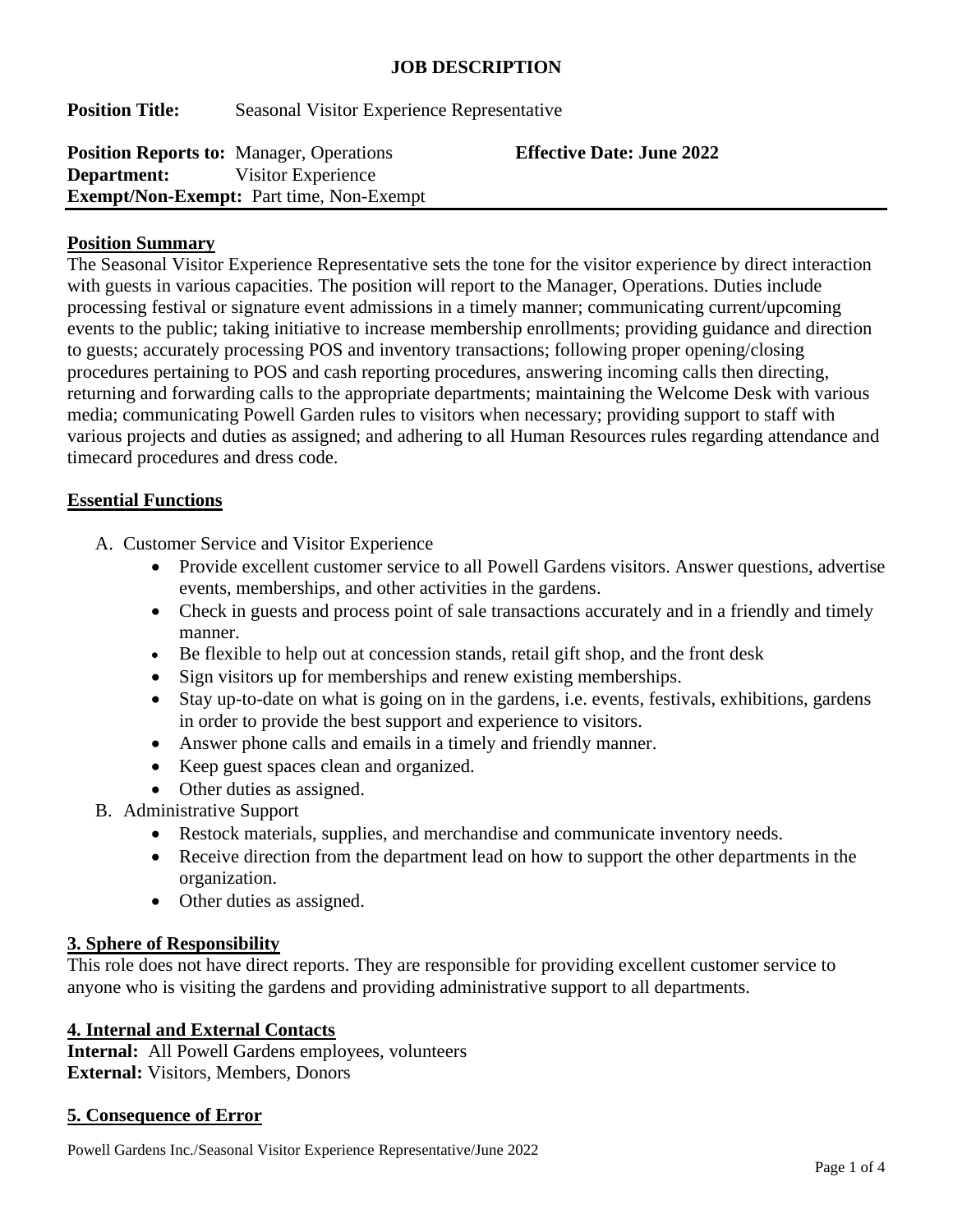The Seasonal Visitor Experience Representative sets the tone for the visitor experience by direct interaction with guests in various capacities. This position serves as the front line in visitor experience and will serve to provide consistency in messaging and communication as well as following policy and protocol will create a positive experience or instill a poor experience for guests and staff. Failure to meet these criteria may cause issues and may result in lost revenue, poor guest experience, and inefficiency.

| <b>Education</b>         | High School Diploma or GED equivalent                                                |  |
|--------------------------|--------------------------------------------------------------------------------------|--|
| <b>Experience</b>        | Six months to one year customer service experience                                   |  |
|                          | Cash handling experience preferred                                                   |  |
| Knowledge                | Understanding of computers including database and Microsoft Office                   |  |
|                          | Ability to implement needed information in the Altru database system                 |  |
|                          | Basic math skills                                                                    |  |
|                          | Ability to accurately count cash and process POS transactions                        |  |
| <b>Communications</b>    | Speak, listen and write in a clear, thorough and timely manner                       |  |
|                          | Diplomatic and professional                                                          |  |
|                          | Flexible                                                                             |  |
|                          | Warm and welcoming                                                                   |  |
|                          | Enthusiastic and passionate                                                          |  |
|                          | Transparent and factual                                                              |  |
|                          | Problem-solver                                                                       |  |
|                          | Excellent at managing expectations                                                   |  |
| <b>Core Competencies</b> | <b>Action- Oriented and Nimble Learning</b>                                          |  |
|                          | Readily takes action on challenges, without unnecessary planning; identifies         |  |
|                          | and seizes new opportunities; displays a can-do attitude in good and bad times;      |  |
|                          | steps up to handle tough issues; learns quickly when facing new situations;          |  |
|                          | experiments to find new solutions; takes on the challenge of unfamiliar tasks;       |  |
|                          | extracts lessons learned from failures and mistakes                                  |  |
|                          | <b>Balances Stakeholders</b>                                                         |  |
|                          | Understand internal and external stakeholder requirements, expectations and          |  |
|                          | needs; balances the interests of multiple stakeholders; considers cultural and       |  |
|                          | ethical factors in decision-making process; acts fairly despite conflicting          |  |
|                          | demands of stakeholders                                                              |  |
|                          | <b>Builds Networks</b>                                                               |  |
|                          | Maintains relationships across a variety of functions and locations; draws upon      |  |
|                          | multiple relationships to exchange ideas, resources, and know-how; consults          |  |
|                          | with a wide network of internal and external connections; connects the right         |  |
|                          | people to accomplish goals, works through formal and informal channels to            |  |
|                          | build broad-based relationships and support                                          |  |
|                          | <b>Collaborates</b>                                                                  |  |
|                          | Models collaboration across the organization; facilitates an open dialogue with      |  |
|                          | a wide variety of contributors and stakeholders; represents own interests while      |  |
|                          | being fair to others and their interests; credits others for their contributions and |  |
|                          | accomplishments; promotes high visibility of shared contributions to goals           |  |
|                          | <b>Drives Vision and Purpose</b>                                                     |  |
|                          | Talks about future possibilities in a positive way; creates milestones and           |  |
|                          | symbols to rally support behind the vision; articulates the vision in a way          |  |
|                          | everyone can relate to creates organization-wide energy and optimism for the         |  |
|                          | future; shows personal commitment to the vision                                      |  |

# **6. Experience/Education**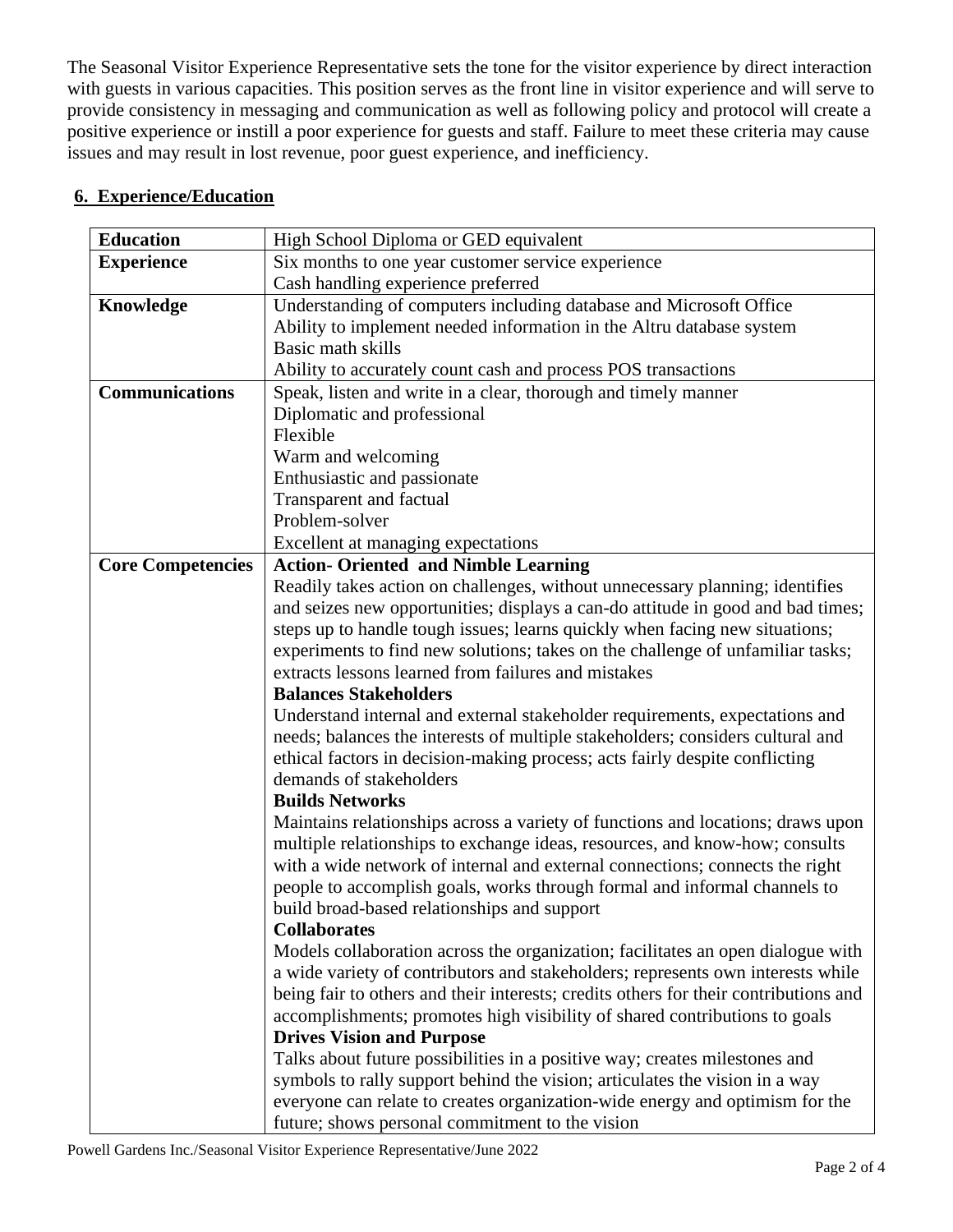| <b>Interpersonal Savvy</b>                                                      |
|---------------------------------------------------------------------------------|
| Relates comfortably with people across levels, functions, culture, and          |
| geography; acts with diplomacy and tact; builds rapport in an open, friendly,   |
| and accepting way; builds constructive relationships with people both similar   |
| and different to self; picks up on interpersonal and group dynamics             |
| <b>Managing Change &amp; Improvement</b>                                        |
| Measures effectiveness in initiating changes; adapts to necessary changes from  |
| old methods when they are no longer practical; identifies new methods and       |
| generates improvement in the organization's performance                         |
| <b>Manages Conflict</b>                                                         |
| Step up to conflicts, seeing them as opportunities; asks questions and listens  |
| closely to all issues presented; finds common ground and drives to consensus,   |
| ensuring that all feel heard; defuses high-tension situations effectively       |
| <b>Optimizes Work Processes</b>                                                 |
| Designs processes and procedures that allow managing from a distance; seeks     |
| ways to improve processes, from small tweaks to complete reengineering;         |
| separates and combines tasks into efficient and simple workflow; thinks about   |
| the whole system, focuses efforts on continuous improvement; identifies and     |
| seizes opportunities for synergy and integration                                |
| <b>Persuades and Negotiates</b>                                                 |
| Convinces others to take action; negotiates skillfully in touchy situations;    |
| responds effectively to the reactions and positions of others; shares own ideas |
| in a compelling manner that gains commitment from others; finds common          |
| ground and acceptable alternatives that satisfy the needs of multiple           |
| stakeholders                                                                    |
| <b>Plans and Aligns</b>                                                         |
| Contributes to key results through execution of job duties; makes sound and     |
| timely decisions related to job duties; consults others when appropriate;       |
| suggests ways to do the job better                                              |
| <b>Situational Adaptability and Decision Quality</b>                            |
| Picks up on situational cues and adjusts in the moment; readily adapts          |
| personal, interpersonal, and leadership behavior; understands that different    |
| situations may call for different approaches; can act differently depending on  |
| the circumstances: Makes sound decisions, even in the absence of complete       |
| information; relies on a mixture of analysis, wisdom, experience, and           |
| judgment when making decisions; considers all relevant factors and uses         |
| appropriate decision-making criteria and principles; recognizes when a quick    |
| 80% solution will suffice                                                       |

# **7. Work Environment/Physical Requirements**

Must be able to work weekends, nights, and holidays. Must be available to work festivals and signature events or programs and attend necessary staff meetings outside of normal working hours. Able to remain in a stationary position up to 50% of the time; move about inside the office to perform normal duties; stand for long periods; and move throughout a multi-facility work location. To perform this job successfully, an individual must be able to perform each essential function satisfactorily. The requirements listed are representative of the knowledge, skill, and/or ability required. Reasonable accommodations may be made to enable individuals with disabilities to perform the essential functions. This description is not intended as a contract and is subject to change and revision.